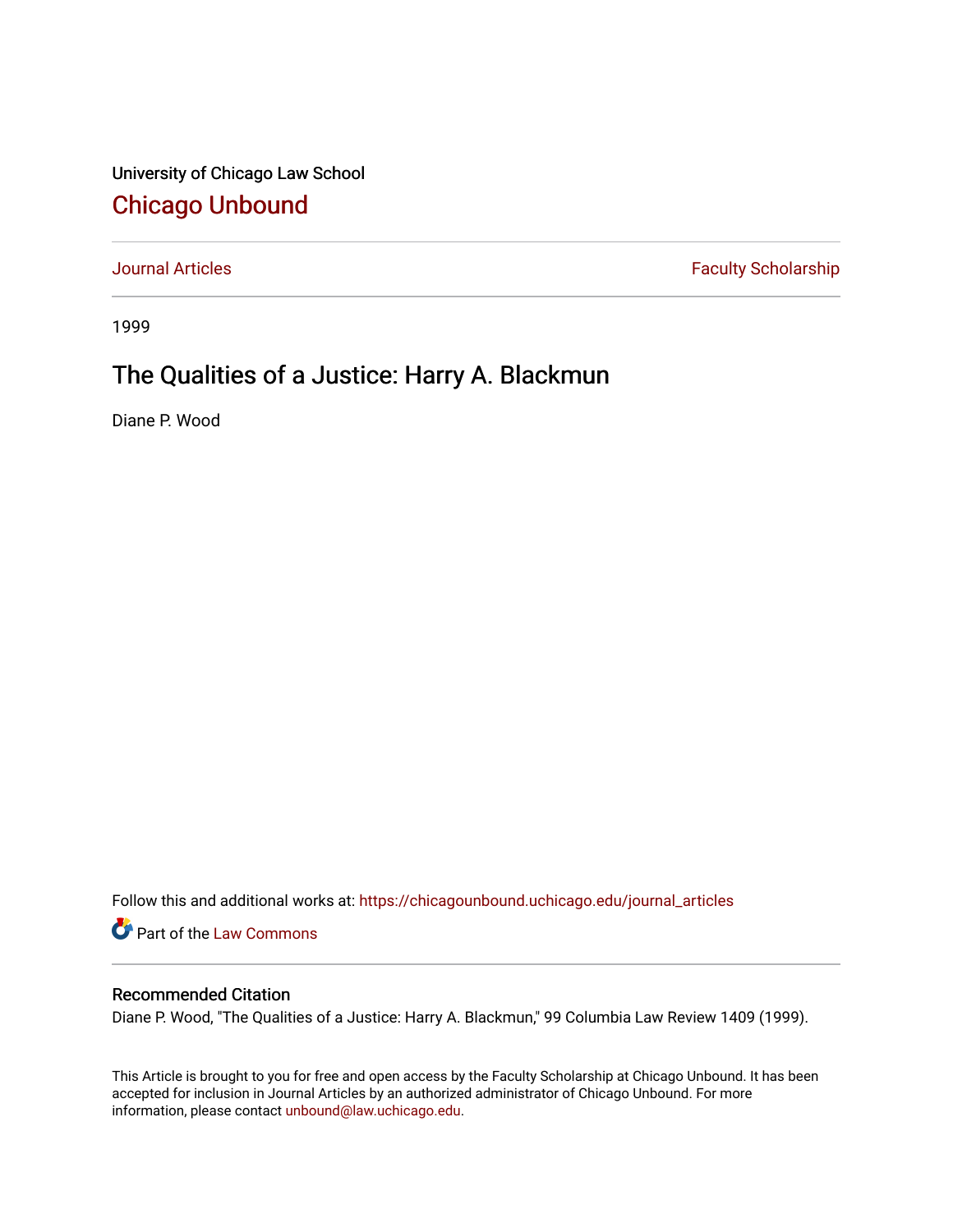## THE QUALITIES OF A JUSTICE: HARRY A. BLACKMUN

## *Diane P. Wood\**

At first, it was easy to miss the twinkle. Or at least, if one were a nervous young lawyer beginning the most important interview of her life, there was some excuse for missing it. On the other hand, on the occasion of my first meeting with Justice Harry A. Blackmun, in early September 1975, many of his qualities came through immediately: earnestness, seriousness of purpose, kindness, intelligence, and breadth of vision. As we spoke, I found myself tempted to look around his chambers, filled as they were with historical artifacts, personal memorabilia both profound and whimsical, and the trappings of an active Justice on the highest court in the land. Yet, to give in to that impulse would have meant allowing my attention to waver from the Justice himself, which would have been not only foolish in the context of an interview, but also impoverishing in light of what the Justice was offering: a chance to get to know him, even a little. By the time the hour was up, the twinkle was very much in evidence, tempered as always by the serious business at hand. Just before I left the chambers, the Justice said to me with an absolutely straight face, "You know, I can't guarantee that I'll still be here by the time October Term 1976 begins." "Neither can I," I replied. A week or so later, the Justice called me, asked (to my astonishment) if I was still interested in working for him, and offered me the job. Like those who preceded and followed me, I accepted in less time than it took to formulate the thought.

That interview—both its prospect and its aftermath—naturally invited reflection on what we expect in a Justice of the Supreme Court of the United States. Who are these people who bear the awesome responsibility of faithfully interpreting the Constitution and laws? What skills, ideally, should they bring to the **job?** How much should we value independence in decision-making and opinion-writing, and how much the ability to compromise and to forge a consensus? But even assuming that it is possible to answer those questions in the abstract—to construct a hypothetical "ideal" Justice-the question remains whether that exercise is worth anything. In my opinion, it is not. I learned far more from watching one individual demonstrate a Justice's qualities by dealing with his task (which he frequently dubbed "the ton of bricks" that fell on him the day he was confirmed). Over the years Justice Blackmun served on the Court, the outside world moved from its initial superficial impression of the "Minnesota Twin" or one of the Nixon Four to a nuanced understanding of his view of the Court and his unique contributions to its work.

<sup>\*</sup> Circuit Judge, United States Court of Appeals for the Seventh Circuit; Senior Lecturer in Law, University of Chicago School of Law; Law Clerk to Justice Blackmun, 1976-1977.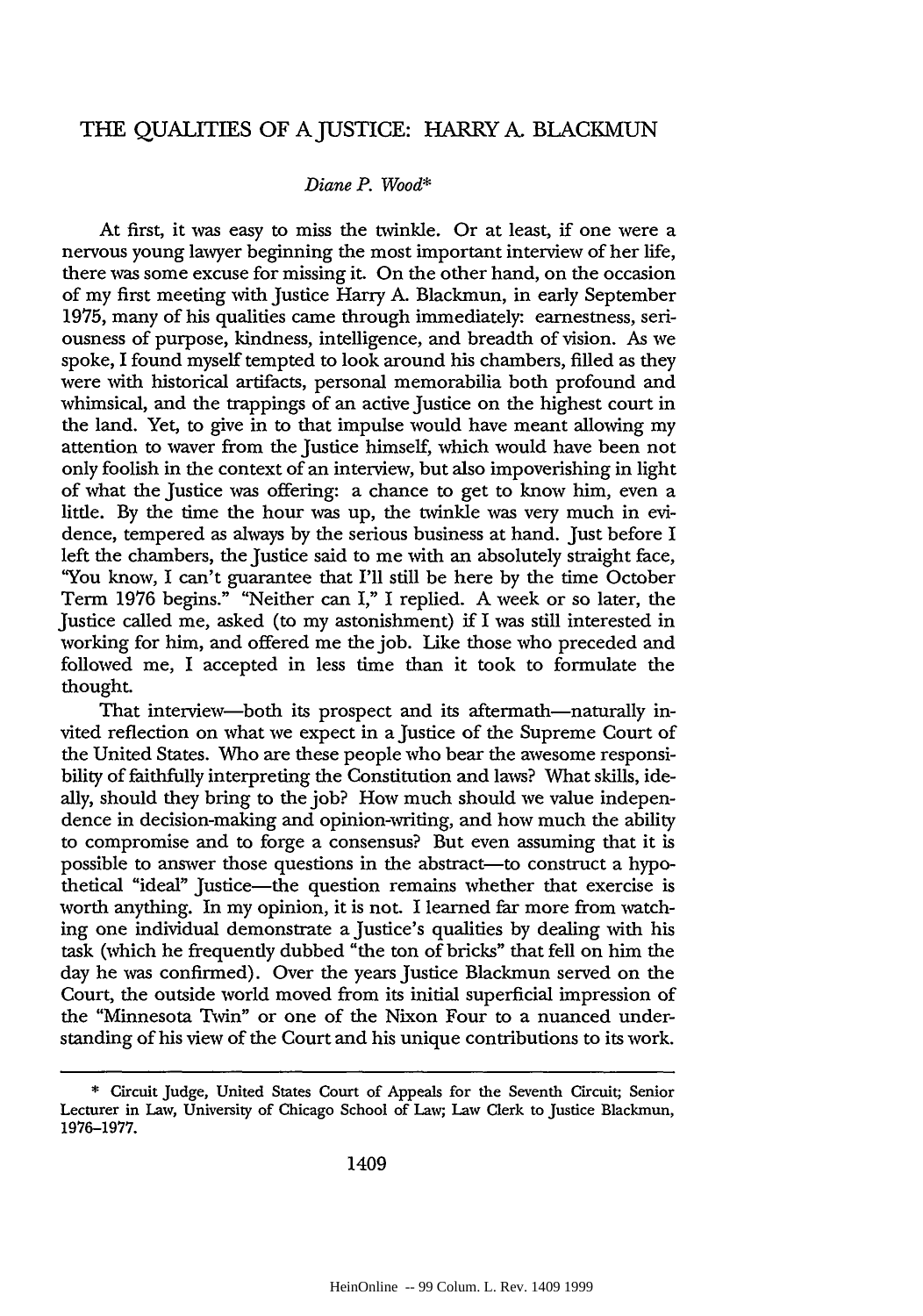One reason this process took time is a direct result of one of the Justice's finest qualities: his modesty. The unassuming man in the cardigan sweater, who drove an old Volkswagen Bug to One First Street, Northeast, every day and took noontime strolls around the building, vastly preferred that anonymity to the more visible persona he was forced to assume after unending threats to his safety necessitated the close presence of federal marshals at all times. Justice Blackmun lived modestly and conducted himself in exactly the same way he would have if he had remained a lawyer at his beloved Mayo Clinic or the Dorsey firm in Minneapolis. He knew from the core of his being that fancy tiles did not make for a better human being. That fundamental insight permeates his jurisprudence, just as it permeated everything else he did in life. My father still remembers, with wonder and affection, the greeting the Justice gave him when my parents visited Washington at one point during my clerkship. I had arranged for them to join us at breakfast. When they came up to our table, before I had a chance to say a word, the Justice popped out of his chair, extended his hand, and said "Hello, I'm Harry Blackmun." Immediately at ease, my parents sat down, reminisced about old-time baseball players, chatted about family matters, and answered the Justice's careful questions about their own lives and background. This scene repeated itself literally every time a new guestjoined us at breakfast.

Justice Blackmun may not have been Everyman, but he thought of himself as Everyman, and he therefore wore his status gracefully and modestly. But behind that modesty was an exceptionally intelligent and observant person-the kind of person who would graduate from Harvard College summa cum laude in mathematics, and the kind of person who would spot even the tiniest grammatical gaffe in a memorandum and draw a careful circle around it in pencil, so that the author would not make the same mistake again. Perhaps because the sciences interested him so much, the Justice's opinions typically paid meticulous attention to the facts of each case and rarely strayed off into more philosophical speculation about legal theory. Some criticized him for this, and saw in his style the mark of a second-rate jurist who was unable to see the broader implications of the cases before him.

My own experience working for him, however, suggests that nothing could be further from the truth. I remember talking to him just after the trio of abortion cases from October Term 1976 were argued: *Beal v. Doe,' Maher v. Roe,<sup>2</sup>* and *Poelker v. Doe.<sup>3</sup> In one way or the other, each of those* cases involved the effect of the unavailability of public funds or public facilities on the choice of indigent women whether or not to have an abortion. The majority of the Court decided that the state was entitled to influence the indigent woman's decision by funding pregnancy services and public assistance programs for children and refusing to fund abor-

<sup>1. 432</sup> U.S. 438 (1977).

<sup>2. 432</sup> U.S. 464 (1977).

<sup>3. 432</sup> U.S. 519 (1977).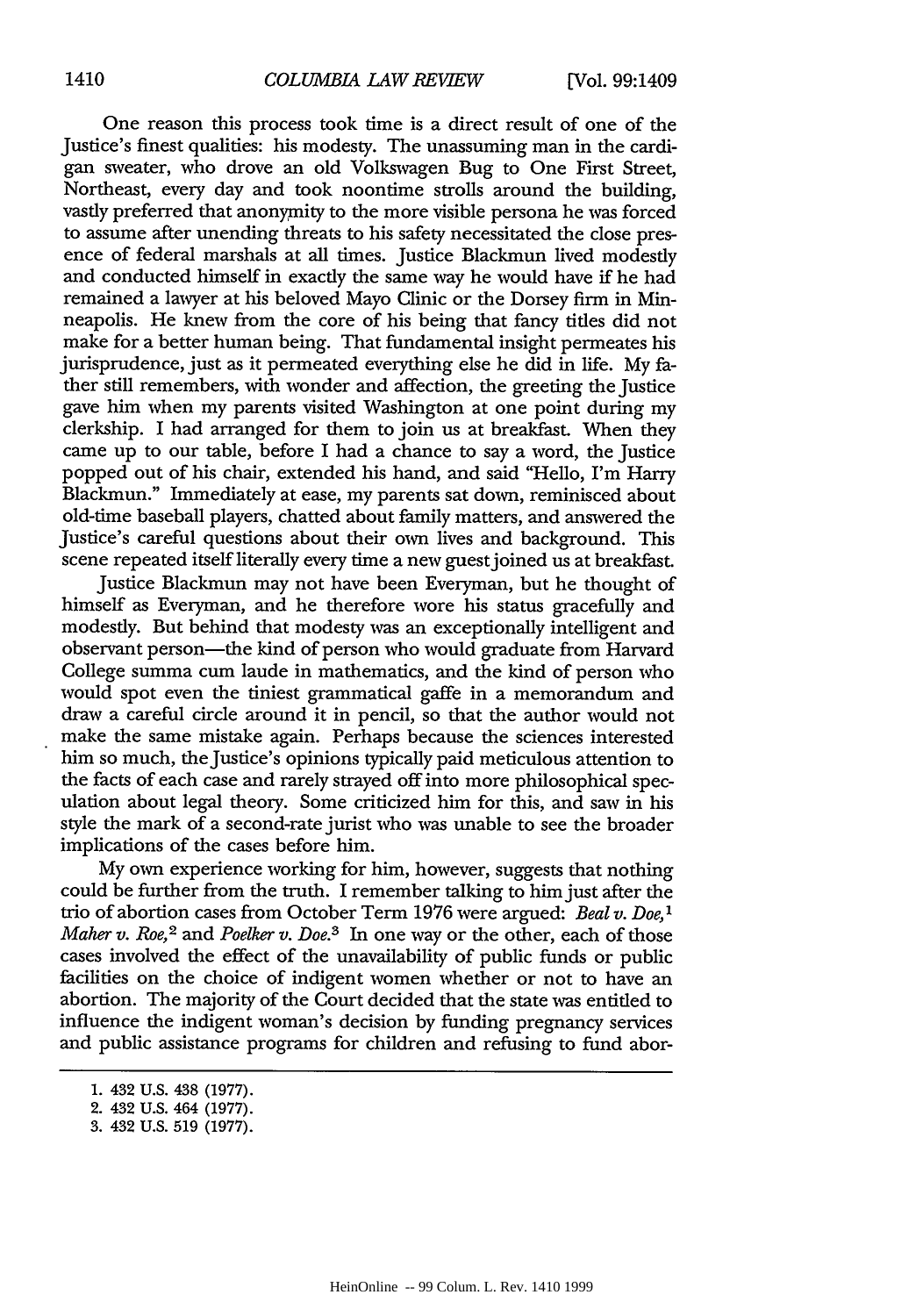tion services. Justice Blackmun readily understood that these decisions fundamentally redefined the right to choice recognized in *Roe v. Wade.4* But more than that, I was impressed in our conversation by his deep concern for the possible theoretical basis for a conclusion striking down funding limitations. Indigence, it was established by then, is not a suspect characteristic for purposes of the Equal Protection Clause.<sup>5</sup> If not indigence, then, the Justice asked repeatedly, what is the forbidden classification? Women versus men? Something else? *(Maher,* everyone will recall, rejected an Equal Protection challenge to the funding limitations in the statutes for precisely this reason, finding that there was a rational basis for the state to distinguish between birth and abortion.<sup>6</sup>) He underscored to me the fact that the constitutional basis for *Roe,* in his view, lay in the concept of liberty found in the Fifth and Fourteenth Amendment Due Process Clauses, rather than in the Equal Protection Clause. Overall, he demonstrated clearly not only his deep concern with the plight of indigent women, but also his full appreciation of the theoretical complexity of *Roe* and the line of cases about personal privacy.

Justice Blackmun, in this area as in many others, set a high standard for a member of the Supreme Court, no matter what one may think of his specific position on the issue of abortion. Nothing less would do than mastery of the law, coupled with a perfect command of the facts and the record. Given the number of cases that came before the Supreme Court during the years he served there, this was a standard that only a tireless worker could meet-at least for someone like the Justice who was prepared to take personal responsibility for every decision, on matters ranging from applications to petitions for writs of certiorari to full-blown opinions. Justice Blackmun put to shame those of us who were his juniors by some forty years. He was almost always the first person in chambers to arrive at the Court, around 7:30 in the morning. I usually staggered in at 7:59 A.M., hair still wet from the shower, almost awake enough for our regular 8:00 A.M. breakfast. Even though the Justice was not the last one in chambers to leave the building, he never departed without an enormous briefcase full of work to do in the evening. The next morning, the crowded desks of his two secretaries were testimony to the fact that he had indeed gone through all of it. He repeated this seven days a week, 365 days a year. During the summers, when he and his family would "recharge the batteries" at Spider Lake, Wisconsin, we would send huge packages of work to him there, all of which he managed to wade through without complaint.

Justice Blackmun had so many other qualities that helped to make him a fine member of the Court that it would be hard to list them all.

<sup>4. 410</sup> U.S. 113 (1973); see *Bea4* 432 U.S. at 462-63 (Blackmun, J., dissenting) ("The Court today... allows the States... to accomplish indirectly what the Court in *Roe v.* Wade... said they could not do directly.").

**<sup>5.</sup>** See San Antonio Indep. Sch. Dist. v. Rodriguez, 411 U.S. 1, 19-25 (1973).

**<sup>6.</sup>** See 432 U.S. at 473-75.